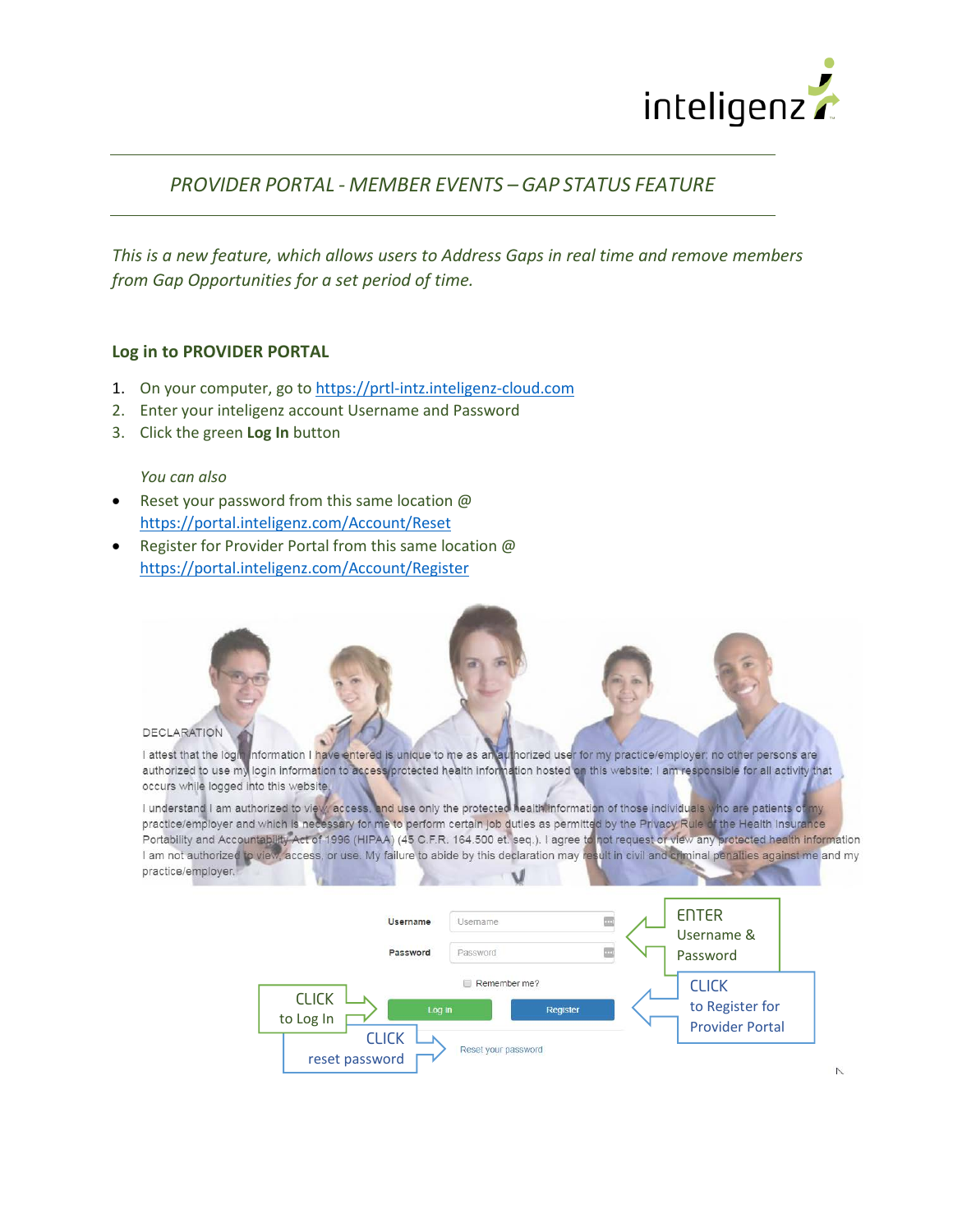

### **Navigate to**: PROVIDER Metrics Scorecard



## **CLICK** on Gap Opportunities for any measure to view member detail and Address Gaps

| <b>Provider Metrics Scorecard</b>              |               |                 |                  |        |                                                 |                                                          | Select Actionable Date Range         | $Export -$          | $2018 -$  |
|------------------------------------------------|---------------|-----------------|------------------|--------|-------------------------------------------------|----------------------------------------------------------|--------------------------------------|---------------------|-----------|
| <b>Measure</b>                                 | $\Theta$ Num. | <b>O</b> Denom. | <b>O</b> Current | Target | <b>Gap To Target</b>                            | <b>O</b> Actionable Members<br>$(8-20 \text{ to } 8-27)$ | $\Theta$ Gap<br><b>Opportunities</b> | Addressed           | Reopened  |
| <b>6</b> Adolescent Well-Care Visits           | 33            | 148             | 22.3%            |        | >66.0% \& 65 Well-Care Vi                       | 103 Members                                              | 111 Members 0 Members                |                     | 0 Members |
| Alcohol or Other Substance Misuse (SB          | 23            | 1.067           | 2.2%             |        | >12.0% \& 106 Screened Mem                      | 655 Members                                              | 896 Members 0 Members                |                     | 0 Members |
| <b>6</b> Ambulatory Care: Emergency Department | 469           | 12.59           | 37.24            |        | $\leq$ 44.20 $\sqrt{\phantom{0}}$ -88 ED Visits | Click on                                                 | 247 Members 0 Members                |                     | 0 Members |
| <b>6</b> Colorectal Cancer Screening           | 109           | 303             | 36.0%            |        | >54.0% % 55 Screenings                          |                                                          | 194 Members 0 Members                |                     | 0 Members |
| <b>O</b> Dental Sealants                       | 12            | 112             | 10.7%            |        | >22.9% \& 14 Members With                       | link                                                     | 96 Members 0 Members                 |                     | 0 Members |
| <b>Developmental Screening (0-36 months)</b>   |               | 17              | 5.9%             |        | >74.0% 22 Members Scre                          | <b>16 Members</b>                                        | 15 Members   0 Members               |                     | 0 Members |
| <b>O</b> Disparity: ED Utilization with Mental | 140           | 2.09            | 66.86            |        | <92.90 <b>/</b> -55 ED Visits                   | 57 Members                                               | 61 Members 0 Members                 |                     | 0 Members |
| <b>O</b> Effective Contraceptive Use           | 119           | 321             | 37.1%            |        | >50.0% \ \ \$2 42 Members With                  | 175 Members                                              | 194 Members 0 Members                |                     | 0 Members |
| <b>O</b> Follow-up After Hospitalization for M | 4             | 5 <sup>5</sup>  | 80.0%            |        | >82.7% \, \$2 1 Discharges w                    | 0 Members                                                |                                      | 1 Members 0 Members | 0 Members |
| <b>6</b> Health Assessments Within 60 Days for |               | 2 <sup>1</sup>  | 50.0%            |        | >90.0%   St 1 Assessed Mem                      | 1 Member                                                 |                                      | 1 Members 0 Members | 0 Members |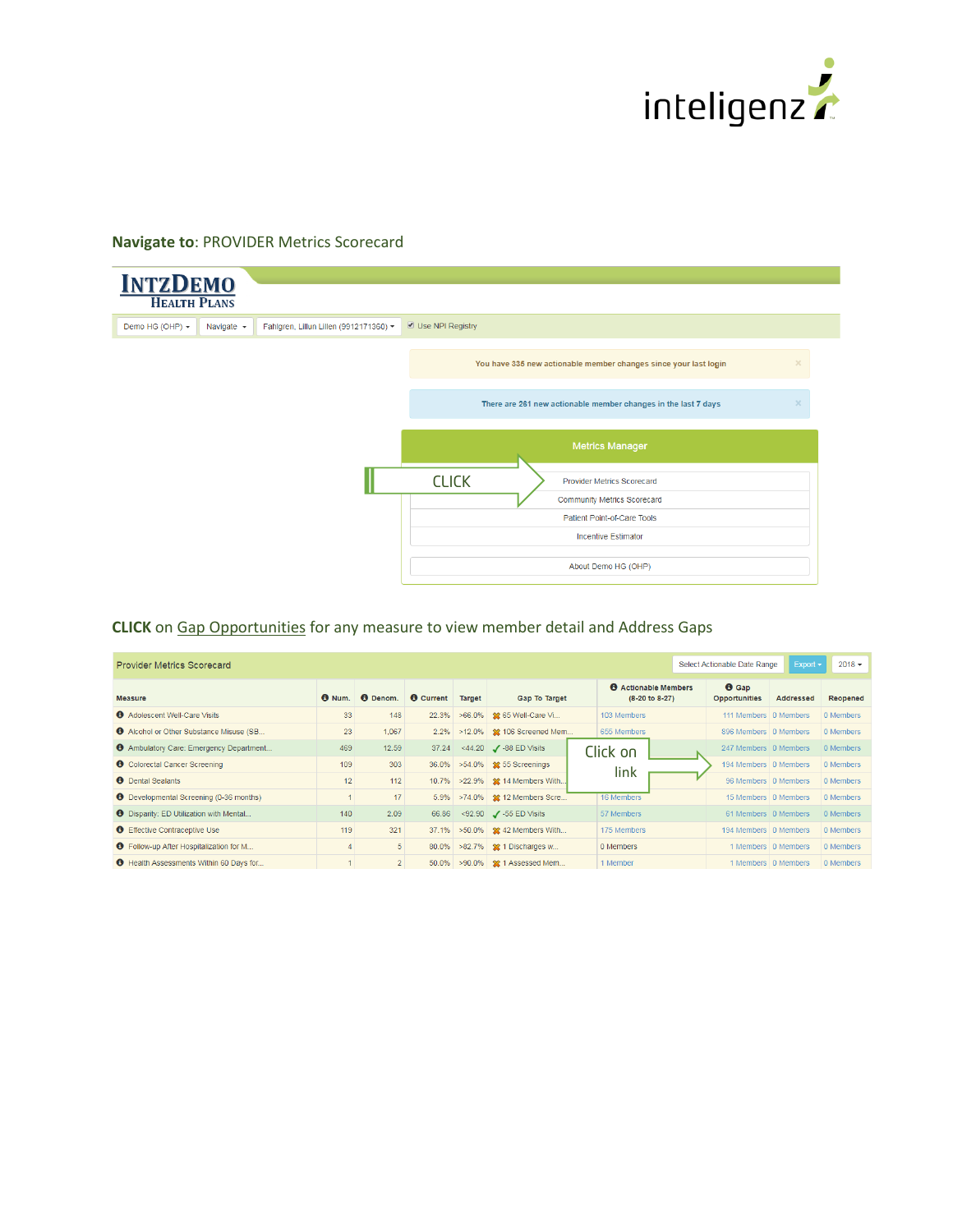

### **CLICK** on Address Gap button to view options

|           |                        |                                                                                                                              | Show $10 \times$ entries<br>Search: |            |                                   |  |  |  |
|-----------|------------------------|------------------------------------------------------------------------------------------------------------------------------|-------------------------------------|------------|-----------------------------------|--|--|--|
|           |                        | Adolescent Well-Care Visits Gaps ♥                                                                                           | Metric Gaps                         |            | Export $\mathfrak{S}$<br>$2018 -$ |  |  |  |
|           | Member #               | <b>Member Name</b>                                                                                                           |                                     | Click on   |                                   |  |  |  |
| $\bullet$ | XXAA526284             | Charles, Lillemor                                                                                                            |                                     | Addressed  | Address Gap                       |  |  |  |
|           | <b>Metric Evidence</b> |                                                                                                                              |                                     | Gap button |                                   |  |  |  |
|           |                        | Age As Of 2018-12-31:19<br>7.87<br>Member Months:<br>Gap Count:<br>0<br>0<br>Gap Days:<br>Last PCP Visit Date:<br>2017-08-25 |                                     |            |                                   |  |  |  |
| $\bullet$ | XXAK810867             | Charles, Vilhelm                                                                                                             |                                     | 2001-08-14 | Address Gap                       |  |  |  |

- 1. **CLICK** on Addressed Gap button
- 2. **CLICK** button for event types of Appointment, Service or Referral
- 3. **ENTER** date of
	- a. Appointment for today or in the future
	- b. Service performed for today or in the past
	- c. Referral made for today or in the past
- 4. **ADD** comments or other useful info, e.g. name of the provider for the appointment, service or referral

| Show 10 v entries                                                                                                                              | Search:                                                                                                                                 |                                   |
|------------------------------------------------------------------------------------------------------------------------------------------------|-----------------------------------------------------------------------------------------------------------------------------------------|-----------------------------------|
| <b>Metric Gaps</b><br>Adolescent Well-Care Visits Gaps ♥                                                                                       |                                                                                                                                         | Export B<br>$2018 -$              |
| <b>Member Name</b><br>Member #<br><b>XXAA526284</b><br>Charles, Lillemor<br>e.<br><b>Metric Evidence</b><br>Age As Of 2018-12-31:19            | 1. Click on<br>Addressed<br>Gap button                                                                                                  | Address Gap                       |
| Member Months:<br>7.87<br>Gap Count:<br>$\mathbf{0}$<br>Gap Days<br>2. Click on<br>Last PCP<br>event type<br><b>XXAK810867</b> Chai<br>$\odot$ | Record Event for Charles, Lillemor (XXAA526284)<br><sup>●</sup> Appointment scheduled<br>Service performed and claim has been submitted | ×<br>dress Gap                    |
| XXAT801313<br>$\left( 4\right)$<br>3. Enter date<br>of event type<br>XXBF208359<br>$\omega$                                                    | Referral made for service<br><b>Appointment Date</b><br>08/30/2018                                                                      | dress Gap<br>篇<br>dress Gap       |
| 4. Add comments<br>XXBH6<br>$\overline{\mathbf{c}}$<br>related to event<br>XXBH8<br>$\circledcirc$<br>type                                     | Comment<br>Called patient and made appointment for this week.                                                                           | dress Gap<br>dress Gap            |
| XXBJ8<br>$\omega$<br>XXBV132253 Aamo, Jadwiga Brage<br>$\omega$                                                                                | OK                                                                                                                                      | dress Gap<br>Cancel<br>ddress Gap |
| XXCD624396 Myhre, Tone                                                                                                                         | 1999-07-07                                                                                                                              | <b>Address Gap</b>                |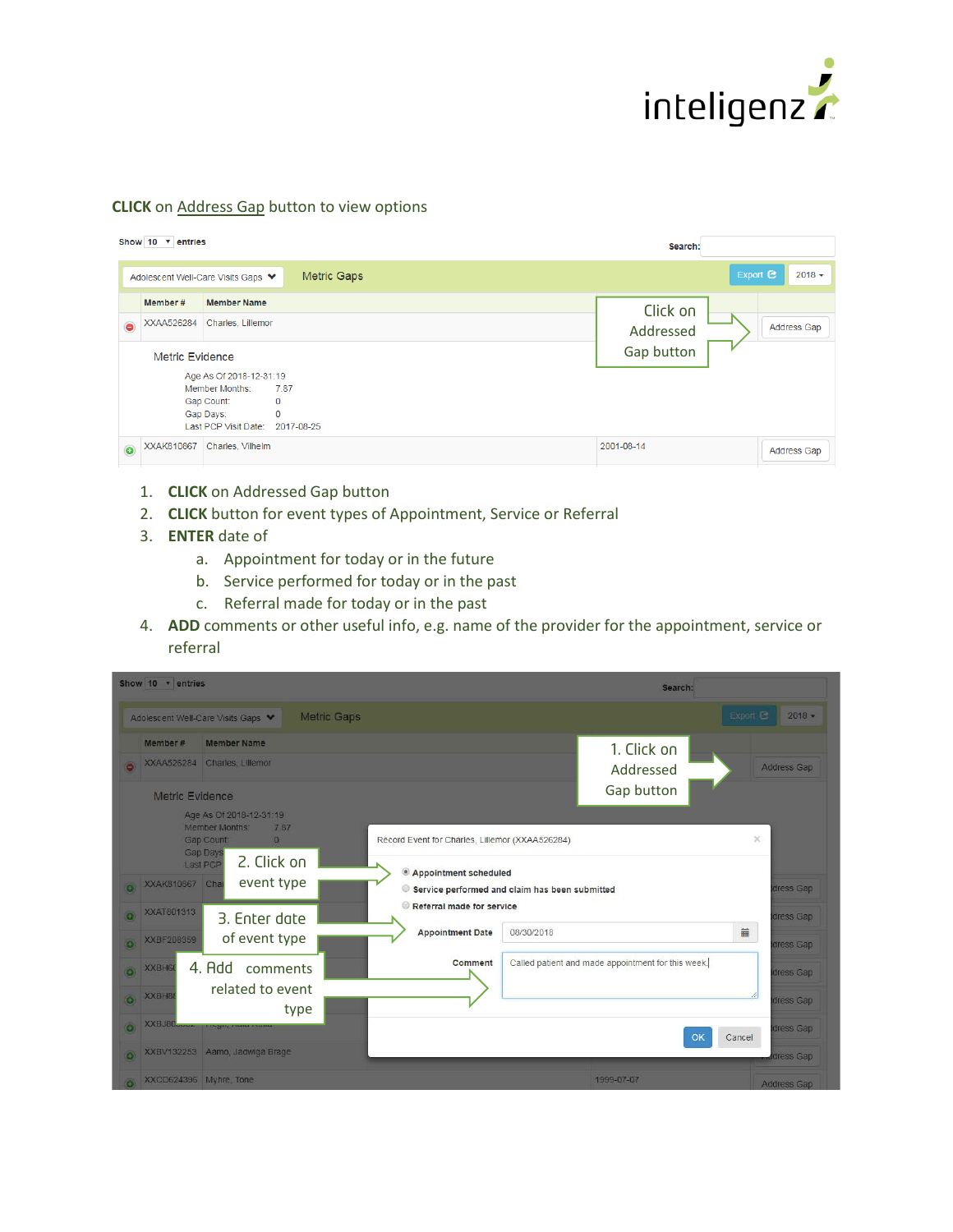

## Receive **Notification** of gap status successfully updated

### Continue **Addressing Gaps**

|                     | Show $10 \times$ entries |                                                   | Search:          |                    | Success: Gap status updated. | $\mathbb{X}$ . |
|---------------------|--------------------------|---------------------------------------------------|------------------|--------------------|------------------------------|----------------|
|                     |                          | Metric Gaps<br>Adolescent Well-Care Visits Gaps ♥ | Export $\bullet$ | $2018 -$           |                              |                |
|                     | Member #                 | <b>Member Name</b>                                | <b>DOB</b>       |                    |                              |                |
| $\odot$             | <b>XXBH601105</b>        | Kaczmarek, Knútur Yvonne                          | 2001-11-10       | <b>Address Gap</b> |                              |                |
| $\bullet$           | XXBH888641               | Salonen, Roosa Asko                               | 2005-04-15       | <b>Address Gap</b> | <b>Notification</b>          |                |
| $\odot$             | XXBJ805352               | Valkama, Ylva Asko                                | 1999-10-14       | <b>Address Gap</b> |                              |                |
| $\ddot{\mathbf{o}}$ | XXBV132253               | Ágústsson, Henryk Isabel                          |                  | Address Gap        |                              |                |
| $\odot$             | XXCD624396               | Ozdowski, Boye                                    | Continue         | <b>Address Gap</b> |                              |                |
| $\odot$             | <b>XXCD729430</b>        | Janosik, Ragna Isabel                             | 2001-03-26       | Address Gap        |                              |                |

#### **Return to Provider Metrics Scorecard**

Addressed gaps are re-opened per the below pre-defined time limits

**APPOINTMENT SCHEDULED** -> 90 DAYS [future]

**SERVICE PERFORMED** -> 45 DAYS [past]

**REFERRAL MADE** -> 90 DAYS [past]

**CLICK** on Addressed or Reopened for any measure to view member detail and Address Gaps

| Select Actionable Date Range<br><b>Provider Metrics Scorecard</b> |               |                                  |       |               |                               |                                               |                                      |                     | Export $\sim$<br>$2018 -$ |
|-------------------------------------------------------------------|---------------|----------------------------------|-------|---------------|-------------------------------|-----------------------------------------------|--------------------------------------|---------------------|---------------------------|
| <b>Measure</b>                                                    | $\Theta$ Num. | <b>8</b> Denom. <b>8</b> Current |       | <b>Target</b> | <b>Gap To Target</b>          | <b>6</b> Actionable Members<br>(8-21 to 8-28) | $\Theta$ Gap<br><b>Opportunities</b> | Addressed           | Reopened <sup>'</sup>     |
| Adolescent Well-Care Visits                                       | 33            | 148                              | 22.3% |               | >66.0% \& 65 Well-Care Vi     | 102 Members                                   | 102 Members                          | 7 Members           | 2 Members                 |
| Alcohol or Other Substance Misuse (SB                             | 23            | 1.067                            | 2.2%  |               | >12.0% \& 106 Screened Mem    | 655 Members                                   | 896 Members                          | 0 Members           | 0 Members                 |
| <b>6</b> Ambulatory Care: Emergency Department                    | 469           | 12.64                            | 37.11 |               | <44.20 / -90 ED Visits        | 227 Members                                   | 247 Members                          | 0 Members           | 0 Members                 |
| <b>O</b> Colorectal Cancer Screening                              | 109           | 303                              |       |               | 36.0% >54.0% % 55 Screenings  | Click on                                      | 189 Members 3 Members                |                     | 2 Members                 |
| <b>6</b> Dental Sealants                                          | 12            | 111                              | 10.8% |               | >22.9% % 14 Members With      |                                               | when                                 | 5 Members           | 0 Members                 |
| <b>O</b> Developmental Screening (0-36 months)                    |               | 17                               | 5.9%  |               | >74.0%   22 12 Members Scre   | link                                          | 15 Members                           | 0 Members           | 0 Members                 |
| <b>O</b> Disparity: ED Utilization with Mental                    | 140           | 2.10                             | 66.64 |               | <92.90 <b>/</b> -56 ED Visits | 57 Members                                    | 61 Members                           | s 0 Members         | 0 Members                 |
| <b>6</b> Effective Contraceptive Use                              | 119           | 322                              | 37.0% |               | >50.0% \& 42 Members With     | 174 Members                                   | 194 Members 0 Members                |                     | 0 Members                 |
| <b>O</b> Follow-up After Hospitalization for M                    |               | 5                                | 80.0% | $>82.7\%$     | <sup>1</sup> 1 Discharges w   | 0 Members                                     |                                      | 1 Members 0 Members | 0 Members                 |
| <b>O</b> Health Assessments Within 60 Days for                    |               | $\overline{2}$                   | 50.0% |               | >90.0% % 1 Assessed Mem       | 1 Member                                      |                                      | 1 Members 0 Members | 0 Members                 |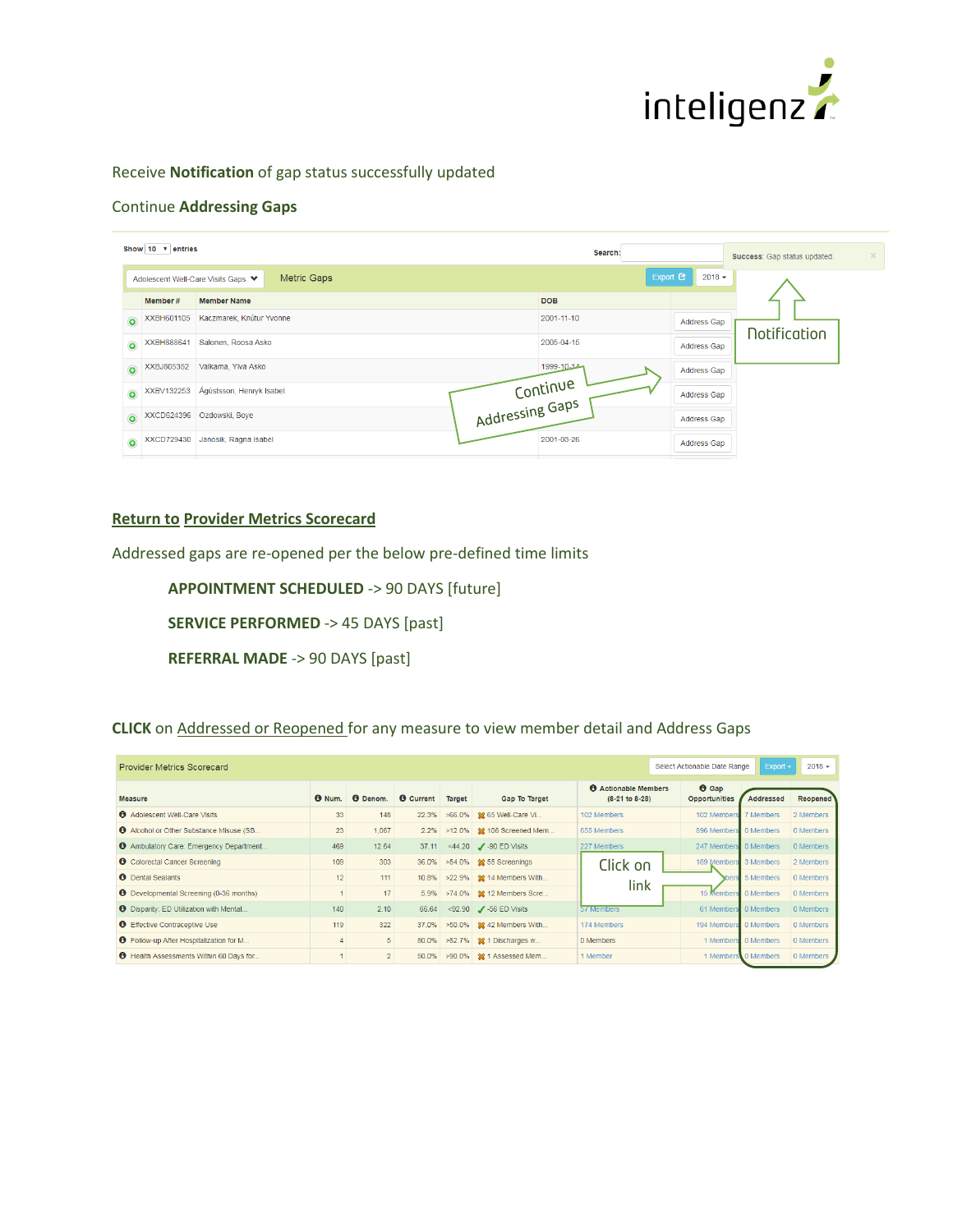

- 1. **CLICK** on event type or edit icon
- 2. **CHOOSE** from available options
	- a. **EDIT** previously entered gap status
	- b. **CANCEL** previously entered gap status
	- c. **DELETE** previously entered gap status
- 3. **CLICK** 'OK'

|           |                                              | Colorectal Cancer Screening Gaps ♥ | <b>Addressed Gaps</b> |            |                                          | Export <b>C</b><br>$2018 -$ |
|-----------|----------------------------------------------|------------------------------------|-----------------------|------------|------------------------------------------|-----------------------------|
|           | Member #                                     | <b>Member Name</b>                 | 1. Click on           | <b>DOB</b> | <b>Status</b>                            | <b>Expected Resolution</b>  |
| $\bullet$ | XXAO756614                                   | Mirowski, Inga-Lill H              | event type            |            | Appointment scheduled                    | 2018-12-04                  |
| $\bullet$ | XXAO822421                                   | Krakowski, Ale                     | 2. Choose             | 66-11-23   | <b>Edit Event</b><br><b>Cancel Event</b> | 2018-10-05                  |
| $\bullet$ | XXAY417300                                   | Westerholm, Jes Danny              |                       |            | Delete Event                             | 2018-10-05                  |
|           | Showing 1 to 3 of 3 entries<br>Previous1Next |                                    | option                |            | パ                                        |                             |

|                                                           | <b>Expired Gaps</b><br>Adolescent Well-Care Visits Gaps ♥              |                       |                                                                                                      | Export <b>C</b><br>$2018 -$                                  |
|-----------------------------------------------------------|------------------------------------------------------------------------|-----------------------|------------------------------------------------------------------------------------------------------|--------------------------------------------------------------|
| Member #                                                  | <b>Member Name</b>                                                     | <b>DOB</b>            | <b>Status</b>                                                                                        | <b>Expected Resolution</b>                                   |
| ⊝                                                         | XXBF208359 Paleta, Mielikki Lillen                                     | 1997-05-30            | Service performed                                                                                    | $12018 - 08 - 16$                                            |
| Metric Evidence                                           | Age As Of 2018-12-31:21<br><b>Member Months:</b><br>7.61<br>Gap Count: |                       | <b>Edit Event</b><br><b>Cancel Event</b><br><b>Delete Event</b>                                      |                                                              |
|                                                           | Gap Days:<br>Last PCP Visit Date:<br>2012-04-19                        |                       | Record Event for Paleta, Mielikki Lillen (XXBF208359)                                                |                                                              |
| Address Gap Ar<br>Service performed:<br>Comment: we saw t | give user the ability<br>to change previously                          | Edit<br><b>Martin</b> | Appointment scheduled<br>Service performed and claim has been submitted<br>Referral made for service |                                                              |
| Showing 1 to 1 of 1 entries<br>Previous1Next              | entered data                                                           |                       | <b>Service Date</b>                                                                                  | 盖<br>08/23/2018                                              |
|                                                           |                                                                        |                       | Comment                                                                                              | we saw this patient again last week, and claim billed to CCO |
|                                                           |                                                                        |                       |                                                                                                      | Click on<br>Cancel<br>OK<br>OK                               |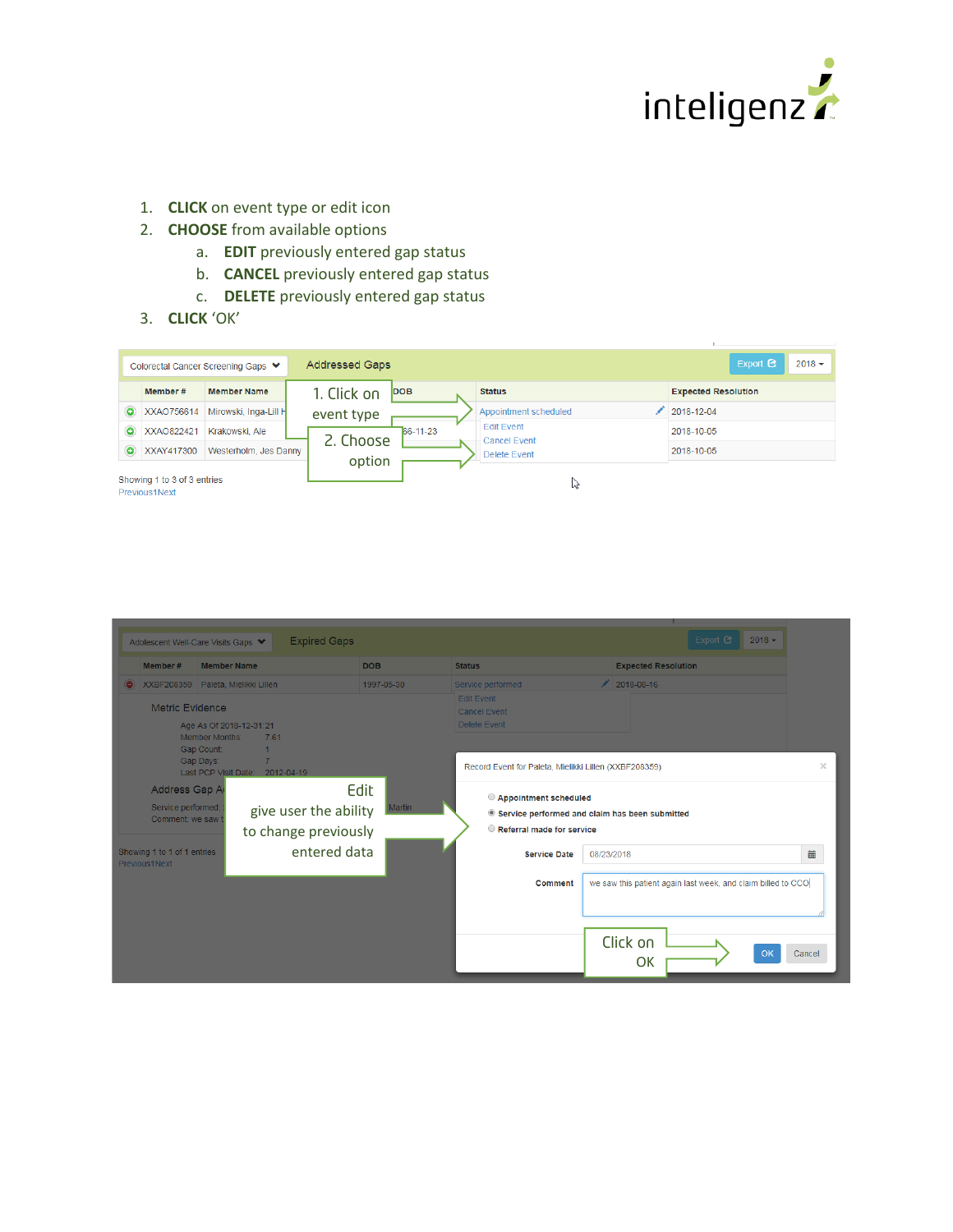

| Member #                  | <b>Member Name</b>                                                                                                                                              | <b>DOB</b> | <b>Status</b>                                                                                                                                     | <b>Expected Resolution</b> |                                         |  |
|---------------------------|-----------------------------------------------------------------------------------------------------------------------------------------------------------------|------------|---------------------------------------------------------------------------------------------------------------------------------------------------|----------------------------|-----------------------------------------|--|
| <b>XXAA5262</b><br>Metric | Cancel<br>returns an event to the<br><b>Gap Opportunity list</b>                                                                                                | 1999-10-10 | Appointment scheduled<br><b>Edit Event</b><br><b>Cancel Event</b><br>Delete Event                                                                 | $2018 - 12 - 04$           |                                         |  |
|                           |                                                                                                                                                                 |            |                                                                                                                                                   |                            |                                         |  |
|                           | Gap Days:<br>n<br>Last PCP Visit Date:<br>2017-08-25                                                                                                            |            | Cancel Event for Holmbeck, Isak (XXAA526284)<br>Canceling an event returns the gap to the Gap Opportunity list but retains the info on the event. |                            |                                         |  |
|                           | <b>Address Gap Activities</b><br>Appointment scheduled: 2018-09-05; Submitted: 2018-08-27 by: Nikki Martin<br>Comment: Patient called and rescheduled to 9-5-18 |            | Comment                                                                                                                                           |                            | Patient did not show up for appointment |  |

| Member #          |           | <b>Member Name</b>                                                                                                                                                       | <b>DOB</b> | <b>Status</b>                                                                                                                                                                            |          | <b>Expected Resolution</b> |  |
|-------------------|-----------|--------------------------------------------------------------------------------------------------------------------------------------------------------------------------|------------|------------------------------------------------------------------------------------------------------------------------------------------------------------------------------------------|----------|----------------------------|--|
| <b>XXAK810867</b> |           | Holmbeck, Herkko                                                                                                                                                         | 2001-08-22 | Appointment scheduled                                                                                                                                                                    |          | $2018 - 11 - 27$           |  |
| <b>XXAT801313</b> |           | Tarnowski, Pertti Anelise                                                                                                                                                | 2004-10-15 | Service performed                                                                                                                                                                        |          | $2018 - 10 - 05$           |  |
| O XXBF            |           | <b>Delete</b>                                                                                                                                                            | 1997-06-05 | Service performed                                                                                                                                                                        |          | $2018 - 10 - 07$           |  |
| $\bullet$ XXB.    |           | removes the information                                                                                                                                                  | 1999-10-14 | <b>Edit</b> Event<br><b>Cancel Event</b>                                                                                                                                                 |          | 2018-12-04                 |  |
|                   |           |                                                                                                                                                                          |            |                                                                                                                                                                                          |          |                            |  |
| M                 |           | for an event from the                                                                                                                                                    |            | Delete Event                                                                                                                                                                             |          |                            |  |
|                   | bay yays. | patients' record<br>Last PCP Visit Date:<br>2017-09-14                                                                                                                   |            | Delete Event for Johansen, Zaneta Kate (XXBF208359)<br>Deleting an event removes the info of the event from the member's record (e.g., when the event was<br>added to the wrong member). |          |                            |  |
|                   |           | <b>Address Gap Activities</b><br>Appointment scheduled: 2018-09-05; Submitted: 2018-08-28 by: Nikki Martin<br>Comment: patient called and we made appointment for 9-5-18 |            | Comment                                                                                                                                                                                  |          |                            |  |
| $\odot$           |           | XXCR620146 Callander, Max Philip                                                                                                                                         | 1999-07-23 |                                                                                                                                                                                          | Click on |                            |  |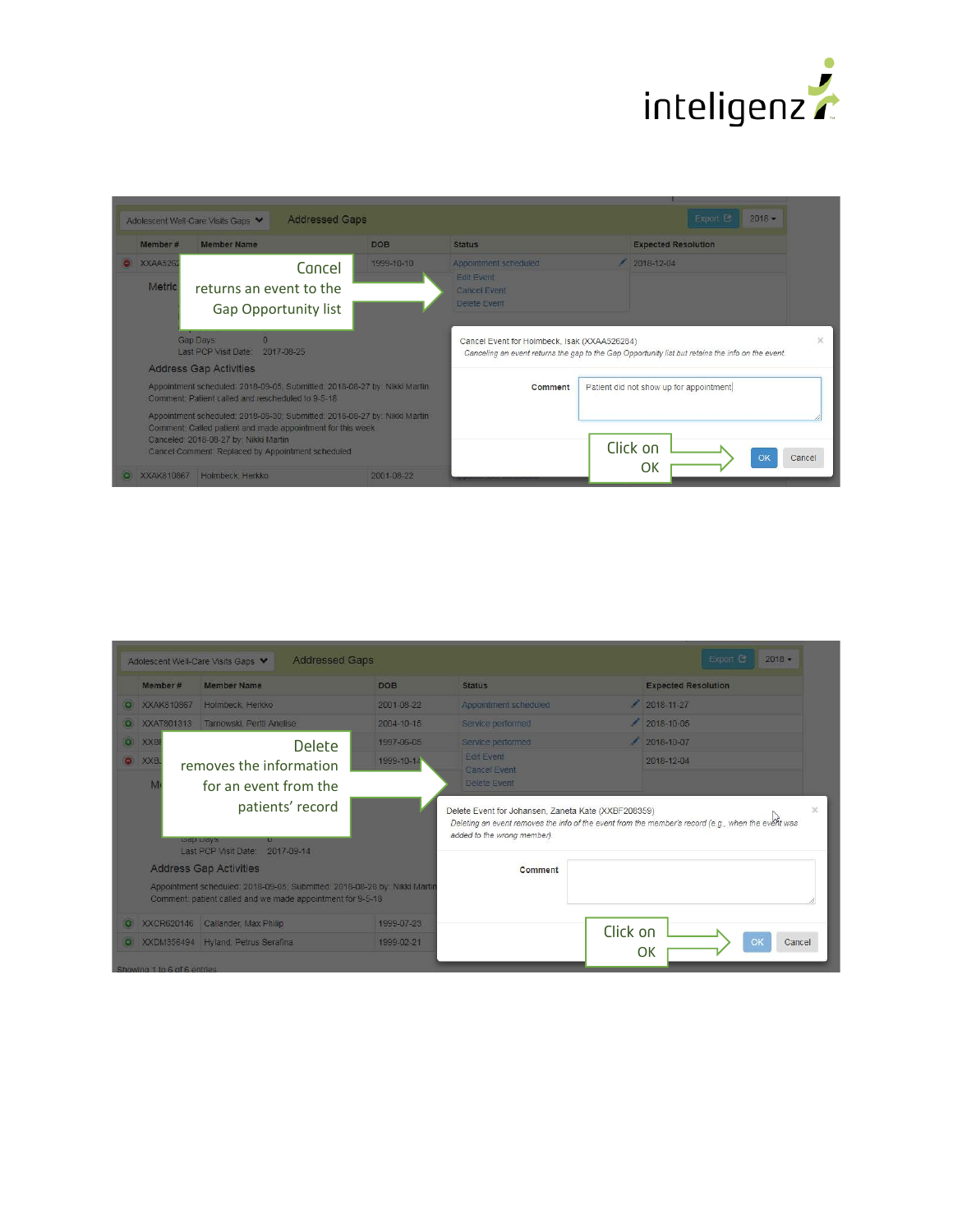

|                 | <b>Addressed Gaps</b><br>Adolescent Well-Care Visits Gaps ♥                                                                                                                                                                                                                                                                                                                                                                                                                                                                    |            |                                                 | Export <b>C</b><br>$2018 -$                                                                                                                        |
|-----------------|--------------------------------------------------------------------------------------------------------------------------------------------------------------------------------------------------------------------------------------------------------------------------------------------------------------------------------------------------------------------------------------------------------------------------------------------------------------------------------------------------------------------------------|------------|-------------------------------------------------|----------------------------------------------------------------------------------------------------------------------------------------------------|
| Member #        | <b>Member Name</b>                                                                                                                                                                                                                                                                                                                                                                                                                                                                                                             | <b>DOB</b> | <b>Status</b>                                   | <b>Expected Resolution</b>                                                                                                                         |
| XXBF208359      | Johansen, Zaneta Kate                                                                                                                                                                                                                                                                                                                                                                                                                                                                                                          | 1997-06-05 | Service performed                               | 2018-10-08                                                                                                                                         |
| XXBJ805352      | Valkama, Ylva Asko                                                                                                                                                                                                                                                                                                                                                                                                                                                                                                             | 1999-10-14 | Appointment scheduled                           | 2018-12-03                                                                                                                                         |
| Metric Evidence | Age As Of 2018-12-31:19<br>Member Months:<br>7.87<br>Gap Count:<br>$\Omega$<br>Gap Days:<br>$\Omega$<br>Last PCP Visit Date: 2017-09-14<br><b>Address Gap Activities</b><br>Appointment scheduled: 2018-09-04; Submitted: 2018-08-28 by: Nikki Martin<br>Comment: rescheduled patient<br>Appointment scheduled: 2018-09-05; Submitted: 2018-08-28 by: Nikki Martin<br>Comment: patient called and we made appointment for 9-5-18<br>Canceled: 2018-08-28 by: Nikki Martin<br>Cancel Comment: Replaced by Appointment scheduled | ド          | Most recent<br>edit on top<br>Editing<br>entry. | An event preserves all prior<br>information and adds a new event<br>Patient stays in Addressed Gap list if<br>pre-defined time limits are entered. |

|                                                                                                                                                                                                                       |                 | Metric Gaps<br>Adolescent Well-Care Visits Gaps ♥                                        |                                                                                          | Export $\mathbf G$<br>$2018 -$ |  |
|-----------------------------------------------------------------------------------------------------------------------------------------------------------------------------------------------------------------------|-----------------|------------------------------------------------------------------------------------------|------------------------------------------------------------------------------------------|--------------------------------|--|
|                                                                                                                                                                                                                       | Member #        | <b>Member Name</b>                                                                       | <b>DOB</b>                                                                               |                                |  |
| $\bullet$                                                                                                                                                                                                             | XXDM356494      | Hyland, Petrus Serafina                                                                  | 1999-02-21                                                                               | <b>Address Gap</b>             |  |
|                                                                                                                                                                                                                       | Metric Evidence | Age As Of 2018-12-31:19<br>Member Months:<br>787                                         |                                                                                          |                                |  |
|                                                                                                                                                                                                                       |                 | Gap Count:<br>$\mathbf{0}$<br>Gap Days:<br>$\mathbf{O}$<br><b>Address Gap Activities</b> | Cancelling<br>An event preserves all prior                                               |                                |  |
| Service performed: 2018-08-14; Submitted: 2018-08-28 by: Nikki Martin<br>Comment: service was performed about a week ago<br>Canceled: 2018-08-28 by: Nikki Martin<br>Cancel Comment: this did not qualify for metrics |                 |                                                                                          | information and appends the<br>cancellation information.<br>Patient returns to Gap list. |                                |  |
| $\bullet$                                                                                                                                                                                                             | XXQV923649      | Hyland, Hermundur Siv                                                                    |                                                                                          | <b>Address Gap</b>             |  |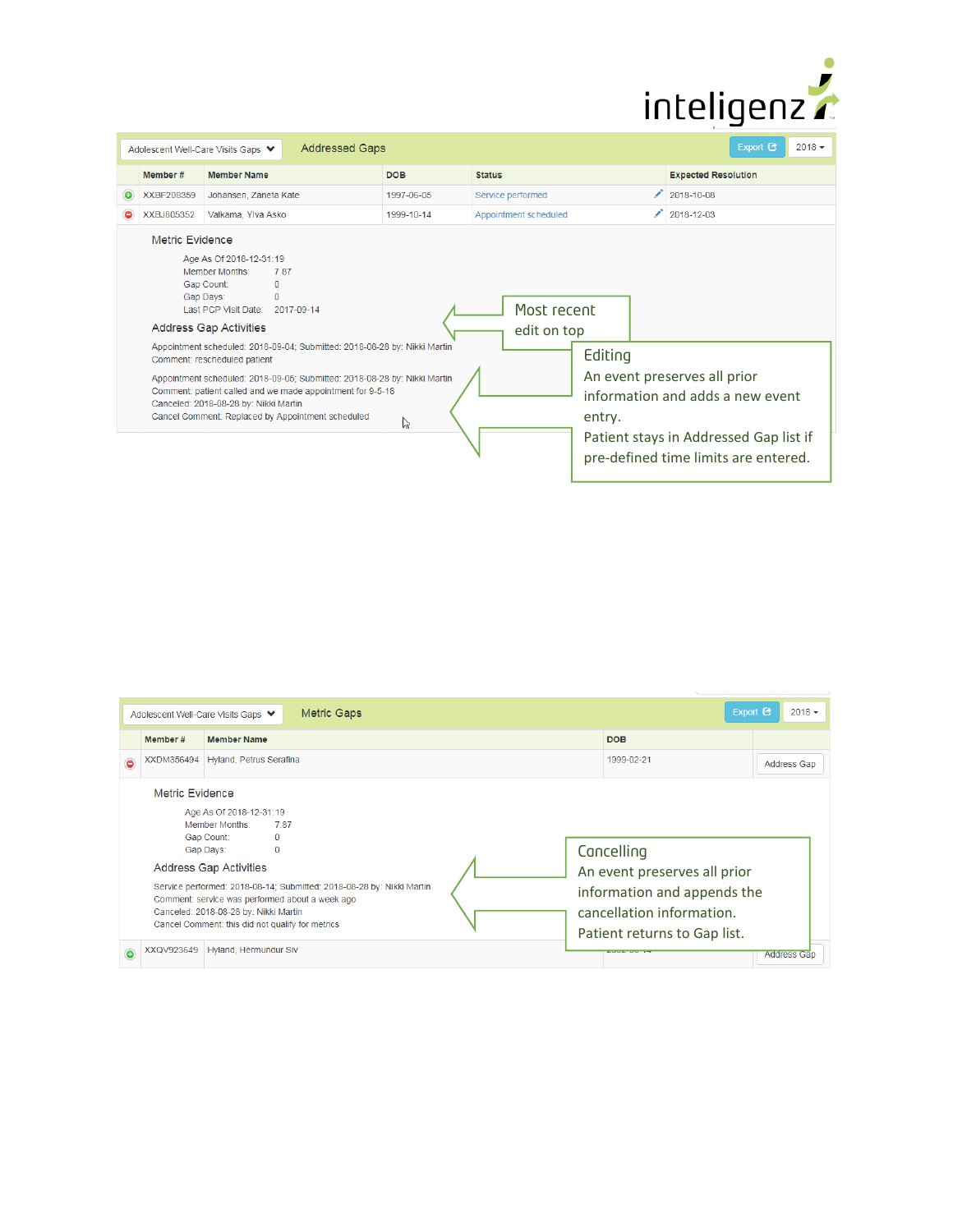

|           | Show $10 \times$ entries |                                                                                                                                                                                                                                                   |                    |                                                                                                                    | Search: krak                 |
|-----------|--------------------------|---------------------------------------------------------------------------------------------------------------------------------------------------------------------------------------------------------------------------------------------------|--------------------|--------------------------------------------------------------------------------------------------------------------|------------------------------|
|           |                          | Colorectal Cancer Screening Gaps ♥                                                                                                                                                                                                                | <b>Metric Gaps</b> |                                                                                                                    | Export $\bullet$<br>$2018 -$ |
|           | Member #                 | <b>Member Name</b>                                                                                                                                                                                                                                |                    | <b>DOB</b>                                                                                                         |                              |
| $\bullet$ | XXAO822421               | Krakowski, Ale                                                                                                                                                                                                                                    |                    | 1966-11-23                                                                                                         | Address Gap                  |
|           | <b>Metric Evidence</b>   | Age on Dec 31:<br>52<br>Previous Year Gaps:<br>$\Omega$<br>Previous Year Gap Days:0<br>Metric Year Gaps:<br>0<br>Metric Year Gap Days: 0<br><b>Address Gap Activities</b><br>Deleted: 2018-08-28 by: Nikki Martin<br>Delete Comment: Wrong member |                    | Deleting<br>An event removes all prior<br>information related to event<br>deleted.<br>Patient returns to Gap list. |                              |

## **EXPORTING** Gap Addressed information

The exported Member Gap lists now contain a summary of the most recently entered Appointment, Service or Referral

|                | 日<br>$\epsilon$ .        | Calibri                  | $\Sigma$ $\overline{M}$ = |                                      |                                 |                          |                |                               | 2018 Gaps Adolescent Well Care Visits (2) xlsx - Excel |                                                                                                                                                                                                    |                     |                                    |                | 困                    | о<br>$\times$ |    |
|----------------|--------------------------|--------------------------|---------------------------|--------------------------------------|---------------------------------|--------------------------|----------------|-------------------------------|--------------------------------------------------------|----------------------------------------------------------------------------------------------------------------------------------------------------------------------------------------------------|---------------------|------------------------------------|----------------|----------------------|---------------|----|
|                | <b>File</b><br>Home      | Page Layout<br>Insert    |                           | <b>Formulas</b>                      | Data<br>Review                  | View                     | <b>ACROBAT</b> |                               | Q Tell me what you want to do                          |                                                                                                                                                                                                    |                     |                                    |                | Nikki Martin Q Share |               |    |
| C3             | $\overline{\phantom{a}}$ | $\times$<br>fx           |                           | Adolescent Well-Care Visits Gap List |                                 |                          |                |                               |                                                        |                                                                                                                                                                                                    |                     |                                    |                |                      |               |    |
|                |                          |                          |                           |                                      |                                 |                          |                |                               |                                                        |                                                                                                                                                                                                    |                     |                                    |                |                      |               |    |
|                | A                        | G                        |                           | H                                    |                                 |                          |                |                               | M                                                      | N                                                                                                                                                                                                  | $\circ$             | P                                  | $\alpha$       | R                    | $S^{\perp}$   |    |
| $\mathbf{1}$   |                          |                          |                           |                                      |                                 |                          |                |                               |                                                        |                                                                                                                                                                                                    |                     |                                    |                |                      |               |    |
|                |                          |                          |                           |                                      |                                 |                          |                |                               |                                                        | its (ages 12-21) who had at least one well-care patient visit. The Numerator represents the number of adolescents who received at least one comprehensive well-care patient visit. The Denominator |                     |                                    |                |                      |               |    |
| $\overline{2}$ |                          | iod.                     |                           |                                      |                                 |                          |                |                               |                                                        |                                                                                                                                                                                                    |                     |                                    |                |                      |               |    |
|                | <b>Member#</b>           | Last PCP in Year 2018    |                           | Age As Of                            | <b>Member</b>                   | Gap                      | Gap            |                               | Last PCP Visit Gap Addressed                           | <b>Gap Status</b>                                                                                                                                                                                  |                     | <b>Submitted Bv</b> Submitted Date | Appointment/Re | <b>Expected</b>      |               |    |
| 4              |                          |                          |                           | $2018 - 12 - 3$                      | Months $\overline{\phantom{a}}$ | $Cou -$                  | Day: -         | Date $\overline{\phantom{a}}$ | <b>State</b><br>$ $ $\downarrow$ 1                     | $\mathbf{v}$                                                                                                                                                                                       |                     | $\overline{\phantom{a}}$           | ferral Date    | Resoluion –          |               |    |
| 5              | XXCR620146               | Siudek, Santeri Sirianne |                           | 19                                   | 7.87                            | $\mathbf{0}$             | $\mathbf 0$    |                               | Addressed                                              | <b>Referral made</b>                                                                                                                                                                               | Nikki Martin        | 2018-08-28                         | 2018-07-03     | 2018-10-01           |               |    |
|                | 6 XXBF208359             | Siudek, Santeri Sirianne |                           | 21                                   | 7.65                            | 1                        |                | 2012-04-19 Addressed          |                                                        | Service performed                                                                                                                                                                                  | <b>Nikki Martin</b> | 2018-08-28                         | 2018-08-24     | 2018-10-08           |               |    |
|                | XXBJ805352               | Siudek, Santeri Sirianne |                           | 19                                   | 7.87                            | $\bullet$                |                | 2017-09-14 Addressed          |                                                        | Appointment scheduled Nikki Martin                                                                                                                                                                 |                     | 2018-08-28                         | 2018-09-04     | 2018-12-03           |               |    |
|                | 8 XXOD660512             | Siudek, Santeri Sirianne |                           | 21                                   | 7.9                             | $\bf{0}$                 | $\mathbf{0}$   |                               | Open                                                   |                                                                                                                                                                                                    |                     |                                    |                |                      |               |    |
|                | 9 XXXK787316             | Siudek, Santeri Sirianne |                           | 19                                   | 7                               | $\mathbf{1}$             | 27             |                               | Open                                                   |                                                                                                                                                                                                    |                     |                                    |                |                      |               |    |
|                | 10 XXBV132253            | Siudek, Santeri Sirianne |                           | 19                                   | 7.9                             | $\bullet$                | $\Omega$       | 2017-11-03 Open               |                                                        |                                                                                                                                                                                                    |                     |                                    |                |                      |               |    |
|                | 11 XXNP188131            | Siudek, Santeri Sirianne |                           | 12                                   | 7.9                             | $\bullet$                | $\Omega$       |                               | Open                                                   |                                                                                                                                                                                                    |                     |                                    |                |                      |               |    |
|                | 12 XXIY936275            | Siudek, Santeri Sirianne |                           | 14<br>16                             | 7.9<br>7.9                      | $\Omega$<br>$\mathbf{0}$ | $\mathbf{0}$   |                               | <b>Open</b>                                            |                                                                                                                                                                                                    |                     |                                    |                |                      |               |    |
|                | 13 XXDN532626            | Siudek, Santeri Sirianne |                           |                                      |                                 |                          | $\bullet$      |                               | Open                                                   |                                                                                                                                                                                                    |                     |                                    |                |                      |               | ı. |
|                |                          | Provider Summary         |                           | <b>Adolescent Well-Care Gap List</b> |                                 | $\bigoplus$              |                |                               |                                                        |                                                                                                                                                                                                    |                     |                                    |                |                      | $\rightarrow$ |    |
| Ready          |                          |                          |                           |                                      |                                 |                          |                |                               |                                                        |                                                                                                                                                                                                    |                     |                                    |                |                      | $+ 100%$      |    |
|                |                          |                          |                           |                                      |                                 |                          |                |                               |                                                        |                                                                                                                                                                                                    |                     | Summary                            |                |                      |               |    |
|                |                          |                          |                           |                                      |                                 |                          |                |                               |                                                        |                                                                                                                                                                                                    |                     |                                    |                |                      |               |    |
|                |                          |                          |                           |                                      |                                 |                          |                |                               |                                                        |                                                                                                                                                                                                    |                     | of most recent events              |                |                      |               |    |
|                |                          |                          |                           |                                      |                                 |                          |                |                               |                                                        |                                                                                                                                                                                                    |                     |                                    |                |                      |               |    |
|                |                          |                          |                           |                                      |                                 |                          |                |                               |                                                        |                                                                                                                                                                                                    |                     |                                    |                |                      |               |    |
|                |                          |                          |                           |                                      |                                 |                          |                |                               |                                                        |                                                                                                                                                                                                    |                     |                                    |                |                      |               |    |